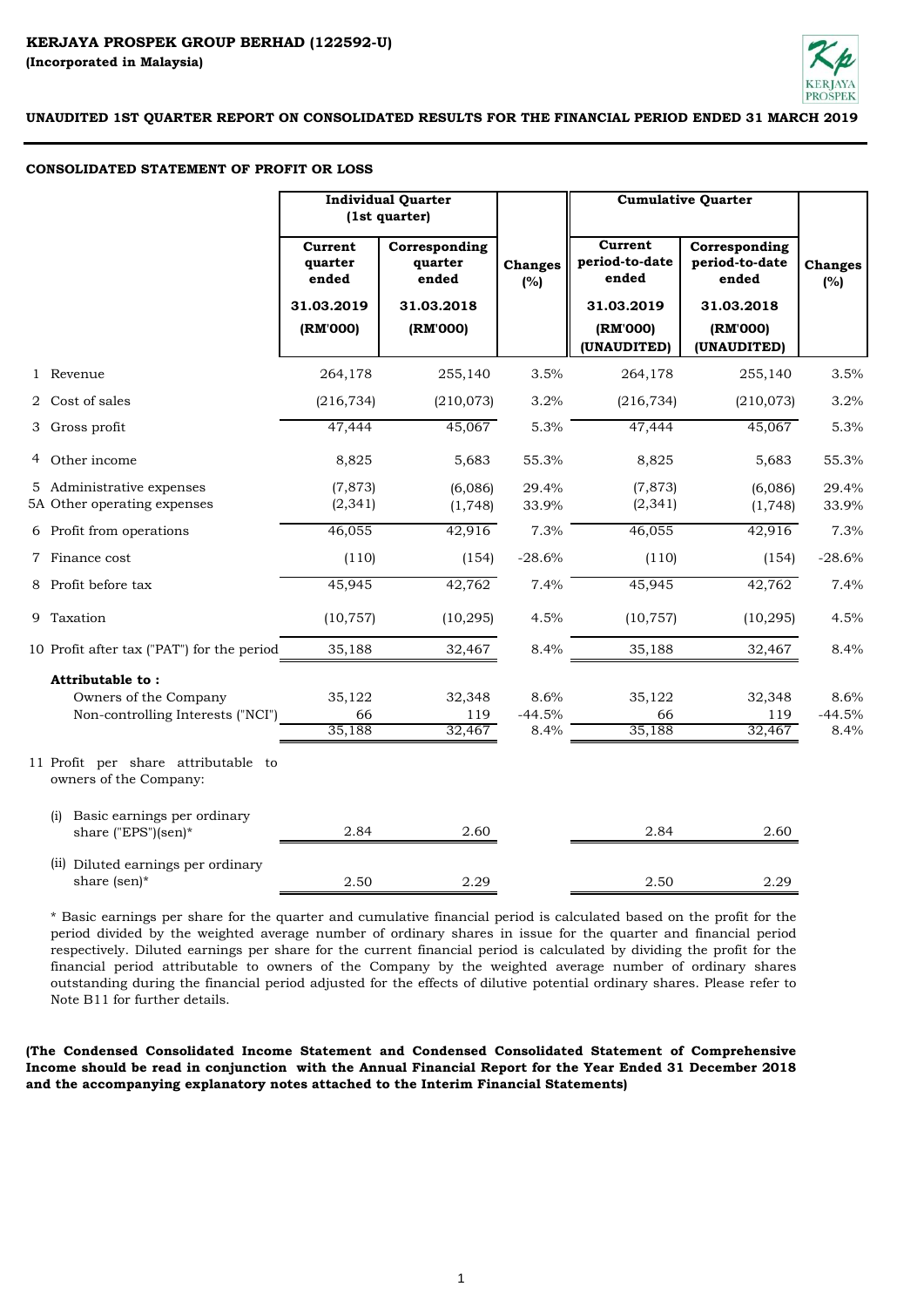

**UNAUDITED 1ST QUARTER REPORT ON CONSOLIDATED RESULTS FOR THE FINANCIAL PERIOD ENDED 31 MARCH 2019**

# **CONSOLIDATED STATEMENT OF PROFIT OR LOSS AND OTHER COMPREHENSIVE INCOME**

|                                             | <b>Individual Quarter</b>                             |                                                             |                                                                             | <b>Cumulative Quarter</b>                                                         |
|---------------------------------------------|-------------------------------------------------------|-------------------------------------------------------------|-----------------------------------------------------------------------------|-----------------------------------------------------------------------------------|
|                                             | Current<br>quarter<br>ended<br>31.03.2019<br>(RM'000) | Corresponding<br>quarter<br>ended<br>31.03.2018<br>(RM'000) | Current<br>period-to-date<br>ended<br>31.03.2019<br>(RM'000)<br>(UNAUDITED) | Corresponding<br>period-to-date<br>ended<br>31.03.2018<br>(RM'000)<br>(UNAUDITED) |
|                                             |                                                       |                                                             |                                                                             |                                                                                   |
|                                             |                                                       |                                                             |                                                                             |                                                                                   |
| 1 PAT for the period                        | 35,188                                                | 32,467                                                      | 35,188                                                                      | 32,467                                                                            |
|                                             |                                                       |                                                             |                                                                             |                                                                                   |
| 2 Other Comprehensive Expense:              |                                                       |                                                             |                                                                             |                                                                                   |
| - Foreign currency translation differences  | (81)                                                  | (357)                                                       | (81)                                                                        | (357)                                                                             |
| 3 Total comprehensive income for the period | 35,107                                                | 32,110                                                      | 35,107                                                                      | 32,110                                                                            |
|                                             |                                                       |                                                             |                                                                             |                                                                                   |
| Attributable to:                            |                                                       |                                                             |                                                                             |                                                                                   |
| Owners of the Company                       | 35,041                                                | 31,991                                                      | 35,041                                                                      | 31,991                                                                            |
| Non-controlling Interests ("NCI")           | 66                                                    | 119                                                         | 66                                                                          | 119                                                                               |
|                                             | 35,107                                                | 32,110                                                      | 35,107                                                                      | 32,110                                                                            |

**(The Condensed Consolidated Income Statement and Condensed Consolidated Statement of Comprehensive Income** should be read in conjunction with the Annual Financial Report for the Year Ended 31 December 2018 and the **accompanying explanatory notes attached to the Interim Financial Statements)**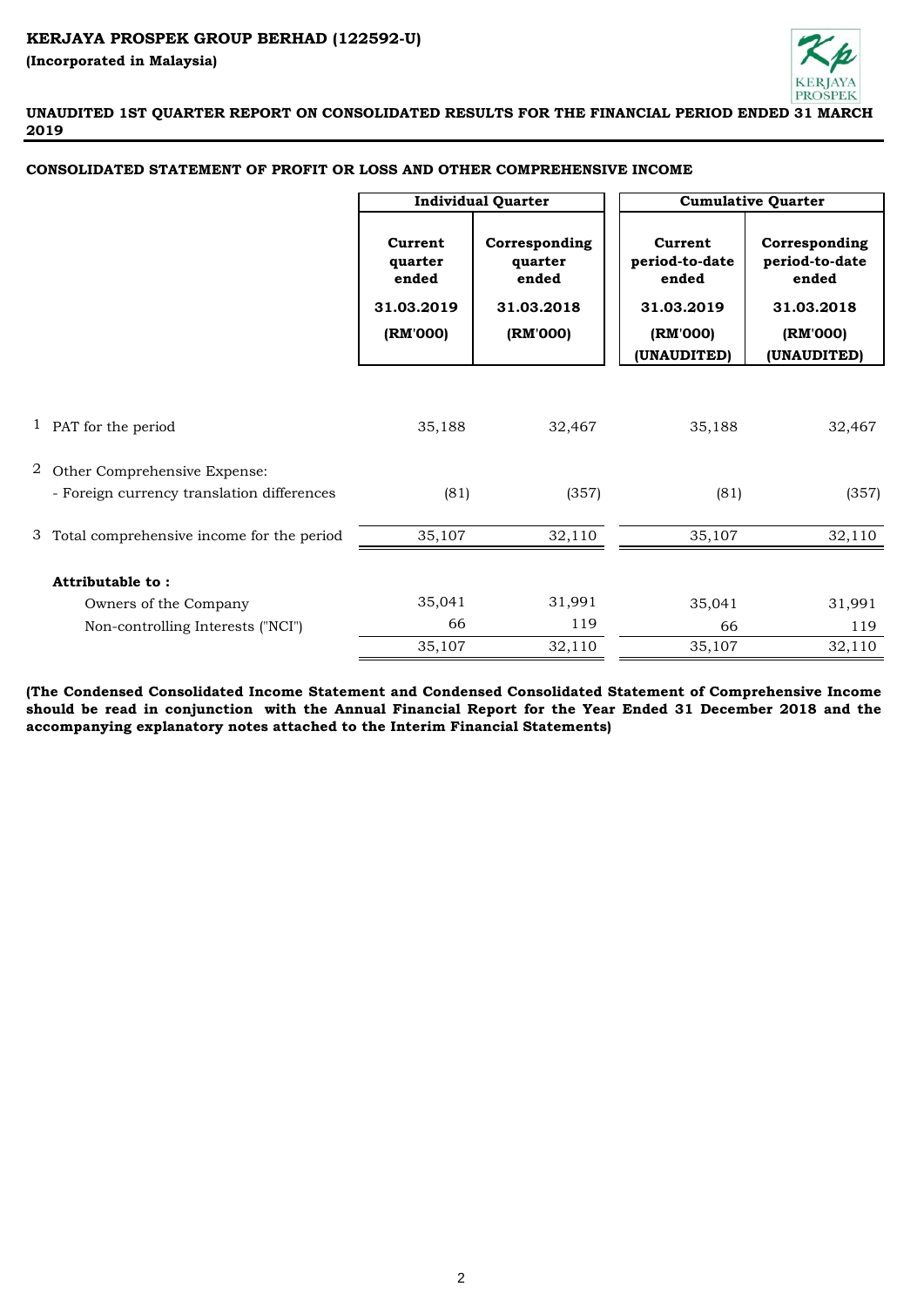

# **UNAUDITED 1ST QUARTER REPORT ON CONSOLIDATED RESULTS FOR THE FINANCIAL PERIOD ENDED 31 MARCH 2019**

# **CONSOLIDATED STATEMENT OF FINANCIAL POSITION**

| As at<br>31.03.2019<br>(RM'000)<br>(UNAUDITED) | As at<br>31.12.2018<br>(RM'000)<br>(AUDITED) |
|------------------------------------------------|----------------------------------------------|
|                                                |                                              |
|                                                |                                              |
| 164,777                                        | 160,618                                      |
| 2,584                                          | 2,593                                        |
| 9,554                                          | 8,201                                        |
| 353,148                                        | 353,155                                      |
| 157,531                                        | 166,278                                      |
| 687,594                                        | 690,845                                      |
|                                                |                                              |
| 109,048                                        | 104,366                                      |
| 275,155                                        | 241,792                                      |
|                                                | 26,396                                       |
| 3,811                                          | 12,762                                       |
|                                                | 1,716                                        |
|                                                | 97,062                                       |
| 166,839                                        | 155,573                                      |
| 649,850                                        | 639,667                                      |
|                                                |                                              |
|                                                | 2,311<br>92,686                              |

# **Equity Attributable to Equity Holders of the Company**

| byanty intermatable to byanty molders of the company |           |         |
|------------------------------------------------------|-----------|---------|
| Share Capital                                        | 642,658   | 642,658 |
| Treasury Shares                                      | (8,481)   | (8,056) |
| Other Reserves                                       | 595       | 676     |
| Retained Profits                                     | 376,597   | 341,475 |
|                                                      | 1,011,369 | 976,753 |
| <b>Non-controlling Interests</b>                     | 2.077     | 2,002   |
| <b>Total Equity</b>                                  | 1,013,446 | 978,755 |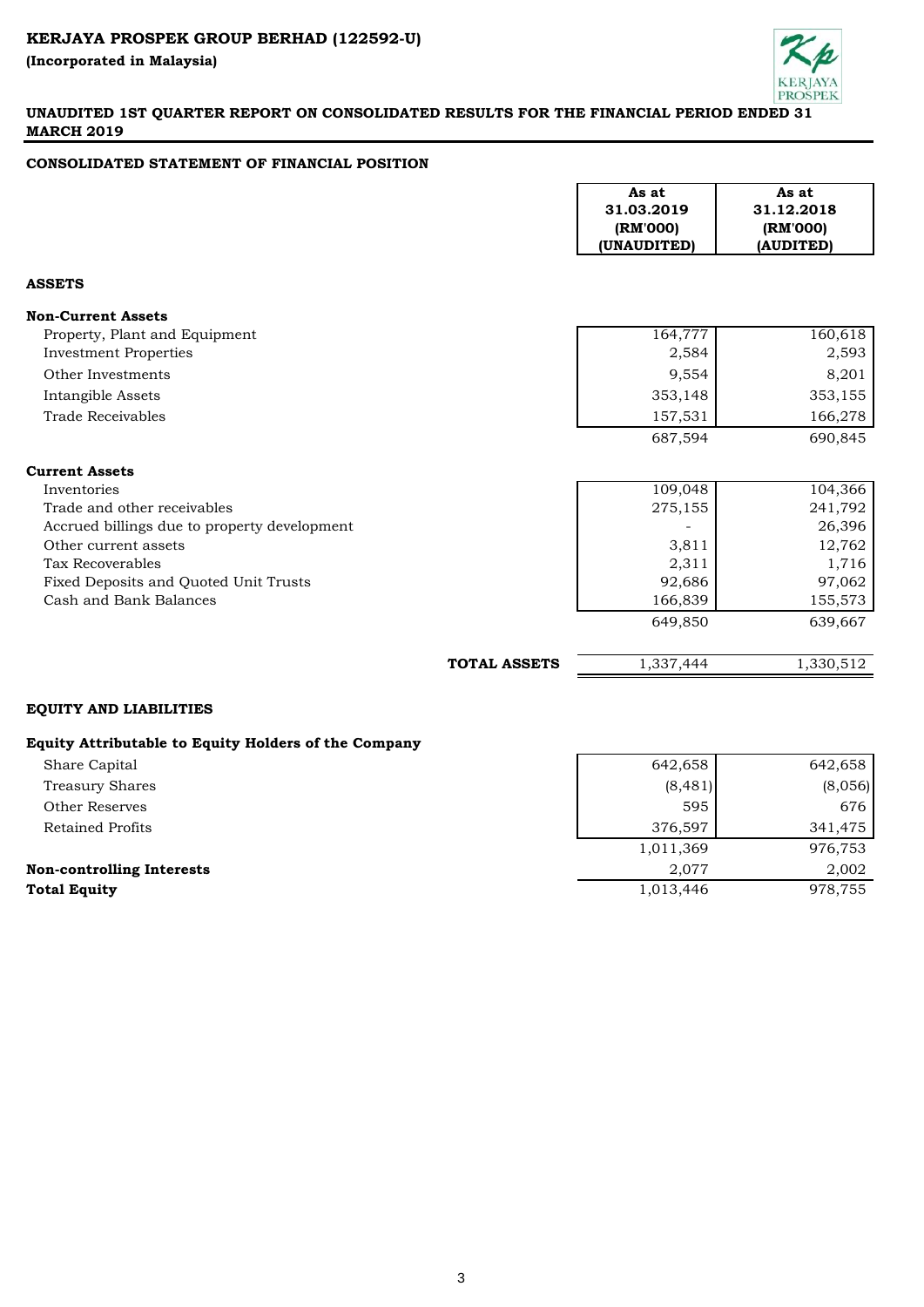

### **UNAUDITED 1ST QUARTER REPORT ON CONSOLIDATED RESULTS FOR THE FINANCIAL PERIOD ENDED 31 MARCH 2019**

### **CONSOLIDATED STATEMENT OF FINANCIAL POSITION (CONT'D)**

|                                                                 | As at<br>31.03.2019<br>(RM'000)<br>(UNAUDITED) | As at<br>31.12.2018<br>(RM'000)<br>(AUDITED) |
|-----------------------------------------------------------------|------------------------------------------------|----------------------------------------------|
| <b>Non-Current Liabilities</b>                                  |                                                |                                              |
| Trade and other payables                                        | 60,533                                         | 59,507                                       |
| Deferred tax liabilities                                        | 7,660                                          | 7,010                                        |
| Lease liabilities                                               | 1,449                                          |                                              |
|                                                                 | 69,642                                         | 66,517                                       |
| <b>Current Liabilities</b>                                      |                                                |                                              |
| Trade and other payables                                        | 161,955                                        | 183,159                                      |
| Progress billings in respect of property development            | 9,657                                          |                                              |
| Other current liabilities                                       | 2,402                                          | 33,197                                       |
| <b>Borrowings</b>                                               | 68,225                                         | 60,123                                       |
| Provision for Taxation                                          | 11,190                                         | 8,761                                        |
| Lease liabilities                                               | 927                                            |                                              |
|                                                                 | 254,356                                        | 285,240                                      |
| <b>Total Liabilities</b>                                        | 323,998                                        | 351,757                                      |
| TOTAL EQUITY AND LIABILITIES                                    | 1,337,444                                      | 1,330,512                                    |
| Net assets per share attributable to owners of the Company (RM) | 0.82                                           | 0.79                                         |
| No. of ordinary shares (in thousand)                            | 1,235,027                                      | 1,235,619                                    |

**(The Condensed Consolidated Statement of Financial Position should be read in conjunction with the Annual** Financial Report for the Year Ended 31 December 2018 and the accompanying explanatory notes attached to the **Interim Financial Statements)**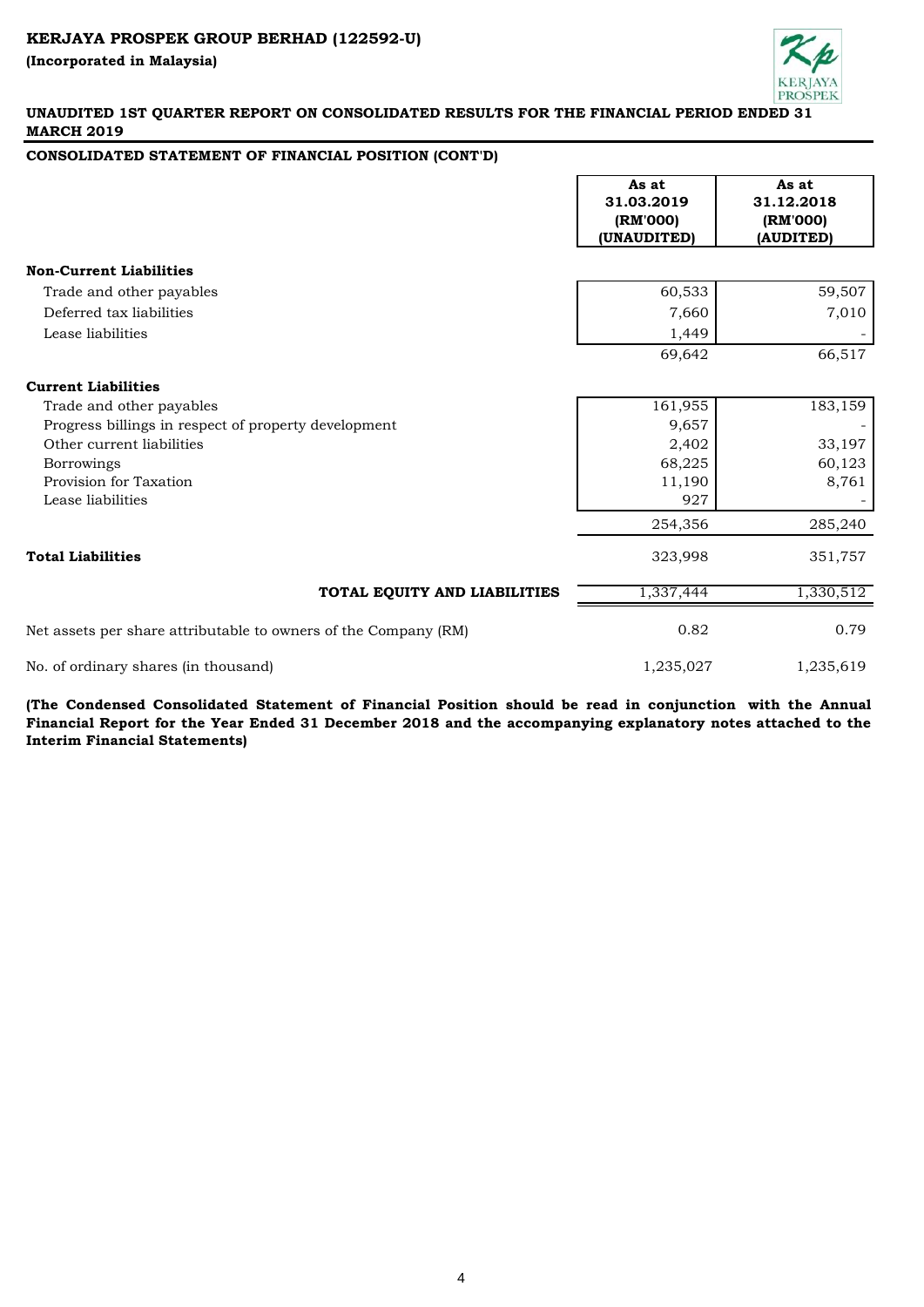

# **CONSOLIDATED STATEMENTS OF CHANGES IN EQUITY**

|                                                           | Attributable to Equity Holders of the Company |                                           |                                                   |                                             |                                                         |                                      |
|-----------------------------------------------------------|-----------------------------------------------|-------------------------------------------|---------------------------------------------------|---------------------------------------------|---------------------------------------------------------|--------------------------------------|
|                                                           | <-------- Non-Distributable ------->          |                                           |                                                   |                                             |                                                         |                                      |
|                                                           | <b>Share</b><br>Capital<br><b>RM'000</b>      | Other<br><b>Reserves</b><br><b>RM'000</b> | <b>Treasury</b><br><b>Shares</b><br><b>RM'000</b> | Retained<br><b>Profits</b><br><b>RM'000</b> | Non<br>Controlling<br><b>Interests</b><br><b>RM'000</b> | <b>Total Equity</b><br><b>RM'000</b> |
| 3 MONTHS PERIOD ENDED 31 MARCH<br>2019                    |                                               |                                           |                                                   |                                             |                                                         |                                      |
| Balance as at 1 January 2019                              | 642,658                                       | 676                                       | (8,056)                                           | 341,475                                     | 2,002                                                   | 978,755                              |
| Total Comprehensive Income<br>for the period              |                                               | (81)                                      |                                                   | 35,122                                      | 66                                                      | 35,107                               |
| Acquisition of equity interest in a subsidiary            |                                               |                                           |                                                   |                                             | 9                                                       | 9                                    |
| Shares repurchased                                        |                                               |                                           | (425)                                             |                                             |                                                         | (425)                                |
| Balance as at 31 March 2019                               | 642,658                                       | 595                                       | (8, 481)                                          | 376,597                                     | 2,077                                                   | 1,013,446                            |
| 3 MONTHS PERIOD ENDED 31 MARCH<br>2018                    |                                               |                                           |                                                   |                                             |                                                         |                                      |
| Balance as at 1 January 2018<br>Effect of adopting MFRS 9 | 642,658                                       | 724                                       | $\overline{\phantom{a}}$                          | 234,367<br>(6, 260)                         | 1,862                                                   | 879,611<br>(6, 260)                  |
| Balance as at 1 January 2018 (Restated)                   | 642,658                                       | 724                                       | $\overline{\phantom{a}}$                          | 228,107                                     | 1,862                                                   | 873,351                              |
| Total Comprehensive Income<br>for the period              |                                               | (357)                                     |                                                   | 32,348                                      | 119                                                     | 32,110                               |
| Balance as at 31 March 2018                               | 642,658                                       | 367                                       |                                                   | 260,455                                     | 1,981                                                   | 905,461                              |

**(The Condensed Consolidated Statements of Changes in Equity should be read in conjunction with the Annual Financial Report for the Year Ended 31 December 2018 and the accompanying explanatory notes attached to the Interim Financial Statements)**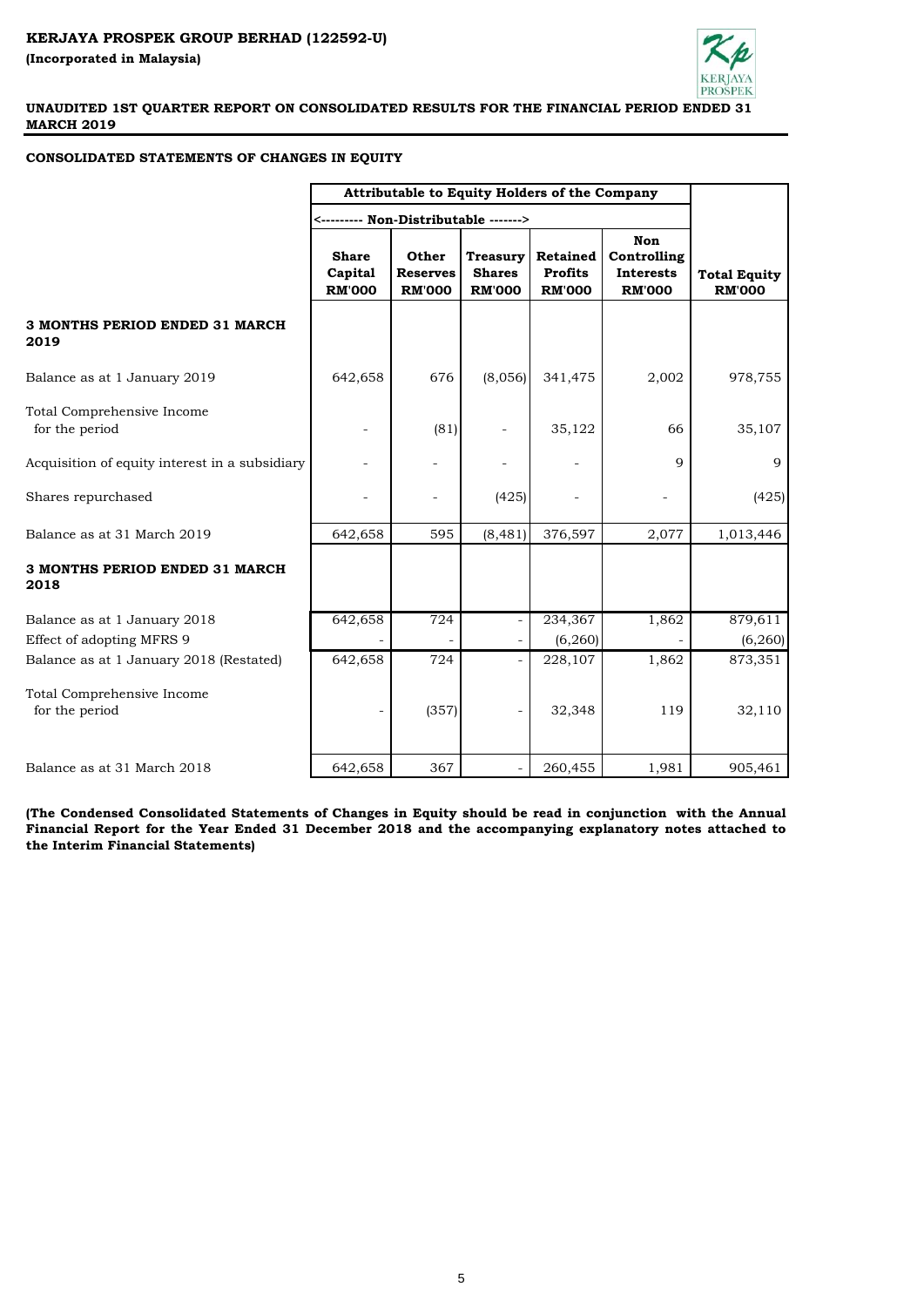.



# **UNAUDITED 1ST QUARTER REPORT ON CONSOLIDATED RESULTS FOR THE FINANCIAL PERIOD ENDED 31 MARCH 2019**

#### **CONSOLIDATED CASHFLOW STATEMENT**

| (RM'000)<br>(RM'000)<br>(UNAUDITED)<br>(UNAUDITED)<br>CASH FLOWS FROM OPERATING ACTIVITIES<br>45,945<br>42,762<br>Profit before tax<br>Adjustment for:<br>Amortisation and depreciation of property, plant and equipments<br>9,354<br>7,644<br>Non-cash items<br>(6, 782)<br>(4, 419)<br>Operating Profit Before Working Capital Changes<br>48,517<br>45,987<br>Changes in working capital:<br>Net change in operating assets<br>(5,801)<br>26,187<br>Net change in operating liabilities<br>(56, 523)<br>(218)<br>Net Cash Generated from Operations<br>39,968<br>18,181<br>Interest received<br>1,382<br>1,486<br>Interest paid<br>(78)<br>(29)<br>Income tax paid<br>(8, 307)<br>(9,934)<br>Net Cash Generated from Operating Activities<br>11,178<br>31,491 |
|-----------------------------------------------------------------------------------------------------------------------------------------------------------------------------------------------------------------------------------------------------------------------------------------------------------------------------------------------------------------------------------------------------------------------------------------------------------------------------------------------------------------------------------------------------------------------------------------------------------------------------------------------------------------------------------------------------------------------------------------------------------------|
|                                                                                                                                                                                                                                                                                                                                                                                                                                                                                                                                                                                                                                                                                                                                                                 |
|                                                                                                                                                                                                                                                                                                                                                                                                                                                                                                                                                                                                                                                                                                                                                                 |
|                                                                                                                                                                                                                                                                                                                                                                                                                                                                                                                                                                                                                                                                                                                                                                 |
|                                                                                                                                                                                                                                                                                                                                                                                                                                                                                                                                                                                                                                                                                                                                                                 |
|                                                                                                                                                                                                                                                                                                                                                                                                                                                                                                                                                                                                                                                                                                                                                                 |
|                                                                                                                                                                                                                                                                                                                                                                                                                                                                                                                                                                                                                                                                                                                                                                 |
|                                                                                                                                                                                                                                                                                                                                                                                                                                                                                                                                                                                                                                                                                                                                                                 |
|                                                                                                                                                                                                                                                                                                                                                                                                                                                                                                                                                                                                                                                                                                                                                                 |
|                                                                                                                                                                                                                                                                                                                                                                                                                                                                                                                                                                                                                                                                                                                                                                 |
|                                                                                                                                                                                                                                                                                                                                                                                                                                                                                                                                                                                                                                                                                                                                                                 |
|                                                                                                                                                                                                                                                                                                                                                                                                                                                                                                                                                                                                                                                                                                                                                                 |
|                                                                                                                                                                                                                                                                                                                                                                                                                                                                                                                                                                                                                                                                                                                                                                 |
|                                                                                                                                                                                                                                                                                                                                                                                                                                                                                                                                                                                                                                                                                                                                                                 |
|                                                                                                                                                                                                                                                                                                                                                                                                                                                                                                                                                                                                                                                                                                                                                                 |
|                                                                                                                                                                                                                                                                                                                                                                                                                                                                                                                                                                                                                                                                                                                                                                 |
|                                                                                                                                                                                                                                                                                                                                                                                                                                                                                                                                                                                                                                                                                                                                                                 |
| CASH FLOW USED IN INVESTING ACTIVITIES                                                                                                                                                                                                                                                                                                                                                                                                                                                                                                                                                                                                                                                                                                                          |
| Acquisition of property, plant and equipments<br>(10, 863)<br>(24, 872)                                                                                                                                                                                                                                                                                                                                                                                                                                                                                                                                                                                                                                                                                         |
| Acquisition of subsidiaries, net of cash acquired (Note 1)<br>(1, 344)                                                                                                                                                                                                                                                                                                                                                                                                                                                                                                                                                                                                                                                                                          |
| Proceeds from disposal of property, plant and equipments<br>546<br>3,290                                                                                                                                                                                                                                                                                                                                                                                                                                                                                                                                                                                                                                                                                        |
| Net Cash Used In Investing Activities<br>(11, 661)<br>(21, 582)                                                                                                                                                                                                                                                                                                                                                                                                                                                                                                                                                                                                                                                                                                 |
| CASH FLOW USED IN FINANCING ACTIVITIES                                                                                                                                                                                                                                                                                                                                                                                                                                                                                                                                                                                                                                                                                                                          |
| (294)<br>Lease payment                                                                                                                                                                                                                                                                                                                                                                                                                                                                                                                                                                                                                                                                                                                                          |
| Purchase from treasury shares<br>(425)                                                                                                                                                                                                                                                                                                                                                                                                                                                                                                                                                                                                                                                                                                                          |
| Net Cash Used In Financing Activities<br>(718)                                                                                                                                                                                                                                                                                                                                                                                                                                                                                                                                                                                                                                                                                                                  |
| 9,909<br>NET (DECREASE)/INCREASE IN CASH AND CASH EQUIVALENTS<br>(1,201)                                                                                                                                                                                                                                                                                                                                                                                                                                                                                                                                                                                                                                                                                        |
| <b>EFFECT OF EXCHANGE RATE CHANGES</b><br>(11)<br>(353)                                                                                                                                                                                                                                                                                                                                                                                                                                                                                                                                                                                                                                                                                                         |
| CASH AND CASH EQUIVALENTS AT BEGINNING OF PERIOD<br>192,512<br>185,416                                                                                                                                                                                                                                                                                                                                                                                                                                                                                                                                                                                                                                                                                          |
| 191,300<br>194,972<br>CASH AND CASH EQUIVALENTS AT END OF PERIOD                                                                                                                                                                                                                                                                                                                                                                                                                                                                                                                                                                                                                                                                                                |
|                                                                                                                                                                                                                                                                                                                                                                                                                                                                                                                                                                                                                                                                                                                                                                 |
| CASH AND CASH EQUIVALENTS AT END OF PERIOD CONSIST OF:                                                                                                                                                                                                                                                                                                                                                                                                                                                                                                                                                                                                                                                                                                          |
| Cash and Bank Balances<br>166,839<br>227,036                                                                                                                                                                                                                                                                                                                                                                                                                                                                                                                                                                                                                                                                                                                    |
| Fixed Deposits and Quoted Unit Trust<br>92,686<br>58,563                                                                                                                                                                                                                                                                                                                                                                                                                                                                                                                                                                                                                                                                                                        |
| Less: Short term borrowing<br>(68, 225)<br>(90, 627)                                                                                                                                                                                                                                                                                                                                                                                                                                                                                                                                                                                                                                                                                                            |
| 191,300<br>194,972                                                                                                                                                                                                                                                                                                                                                                                                                                                                                                                                                                                                                                                                                                                                              |

**(The Condensed Consolidated Cashflow Statements should be read in conjunction with the Annual Financial Report for the Year Ended 31 December 2018 and the accompanying explanatory notes attached to the Interim Financial Statements)**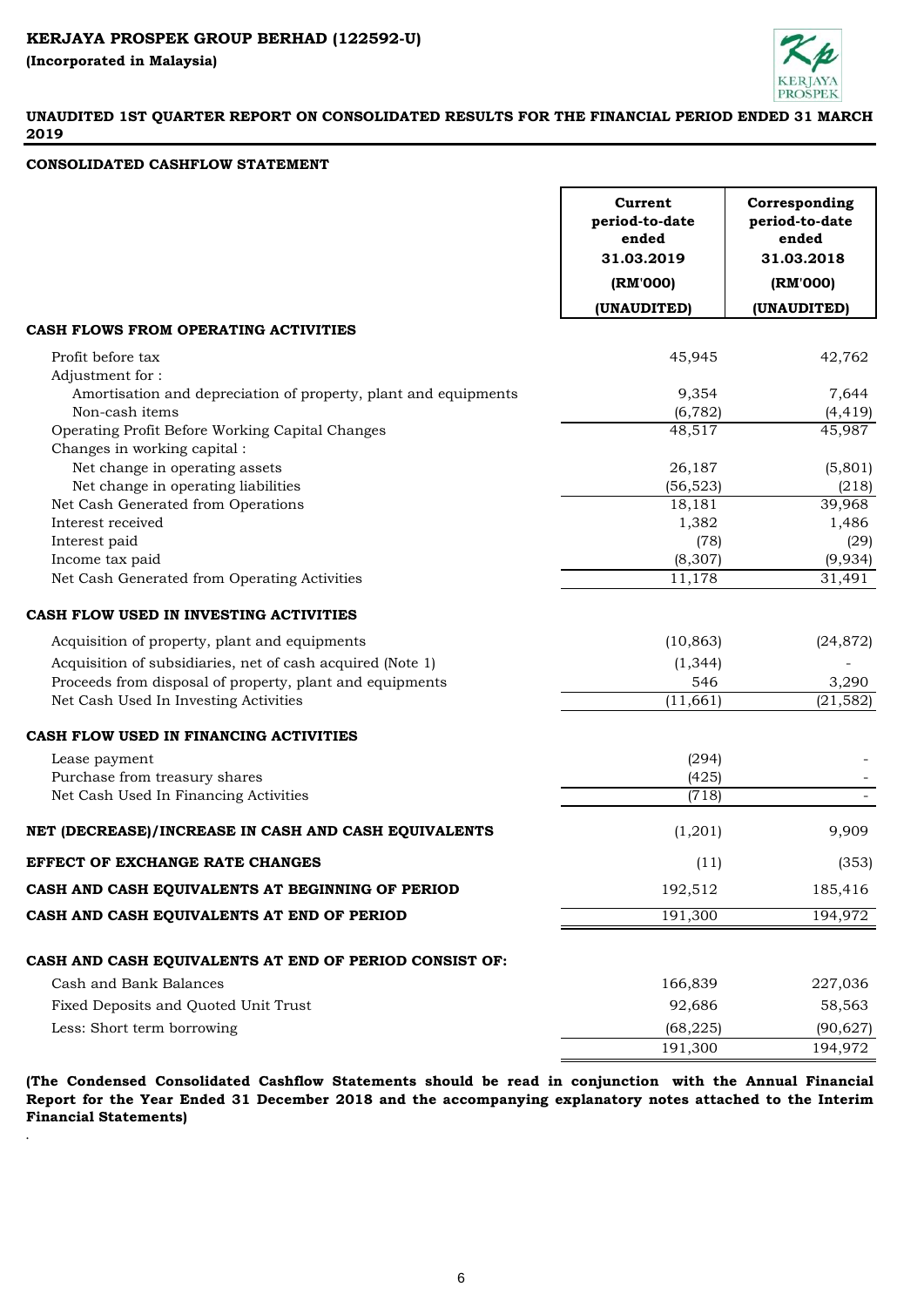

### **NOTES TO THE REPORTS**

# **EXPLANATORY NOTES PURSUANT TO MALAYSIAN FINANCIAL REPORTING STANDARD ("MFRS") 134, INTERIM FINANCIAL REPORTING**

#### **A1. Corporate Information**

Kerjaya Prospek Group Berhad is a public limited company incorporated and domiciled in Malaysia, and is listed on the Bursa Malaysia Securities Berhad. The registered office is located at No. 802, 8th Floor, Block C, Kelana Square, 17 Jalan SS7/26, 47301 Petaling Jaya, Selangor. The principal place of business is located at No.1, 2nd Floor, Bangunan One Wangsa, Jalan Wangsa Permai, Taman Wangsa Permai, 52200 Kuala Lumpur.

#### **A2. Malaysian Financial Reporting Standards ("MFRS")**

#### **A2.1 Basis of Preparations**

The interim financial reports of the Group are unaudited and have been prepared in accordance with the requirements of Malaysia Financial Reporting Standard ("MFRS") 134, Interim Financial Reporting issued by the Malaysia Accounting Standard Board ("MASB") and Paragraph 9.22 and Appendix 9B of the Main Market Listing Requirements of Bursa Malaysia Securities Berhad.

The interim financial reports should be read in conjunction with the audited financial statements of the Group for the financial year ended 31 December 2018.

## **A2.2 Significant Accounting Policies**

The accounting policies and methods of computation adopted by the Group in these quarterly financial reports are consistent with those adopted in the most recent annual audited financial statements for the year ended 31 December 2018, except for the adoption of the following new standards, amendments to the standards and interpretations during the current financial period:

| MFRS 9                                                | Prepayment Features with Negative Compensation (Amendment to<br>MFRS 9)       |
|-------------------------------------------------------|-------------------------------------------------------------------------------|
| MFRS 16                                               | Leases                                                                        |
| <b>MFRS 128</b>                                       | Long-term Interests in Associates and Joint Ventures (Amendment to<br>MFRS 12 |
| <b>MFRS 119</b>                                       | Plan Amendment, Curtailment or Settlement (Amendment to MFRS 119)             |
| IC Interprestation 23                                 | Uncertainty over Income Tax Treatments                                        |
| Annual Improvements to MFRS Standards 2015-2017 Cycle |                                                                               |

The adoption of the above standards and interpretation did not have any material effect on the financial performance or position of the Group.

#### i. MFRS 16 Leases

MFRS 16 'Leases' supersedes MFRS 117 'Leases' and the related interpretations.

Under MFRS 16, a lease is a contract (or part of a contract) that conveys the rights to control the use of an identified asset for a period of time in exchange for consideration.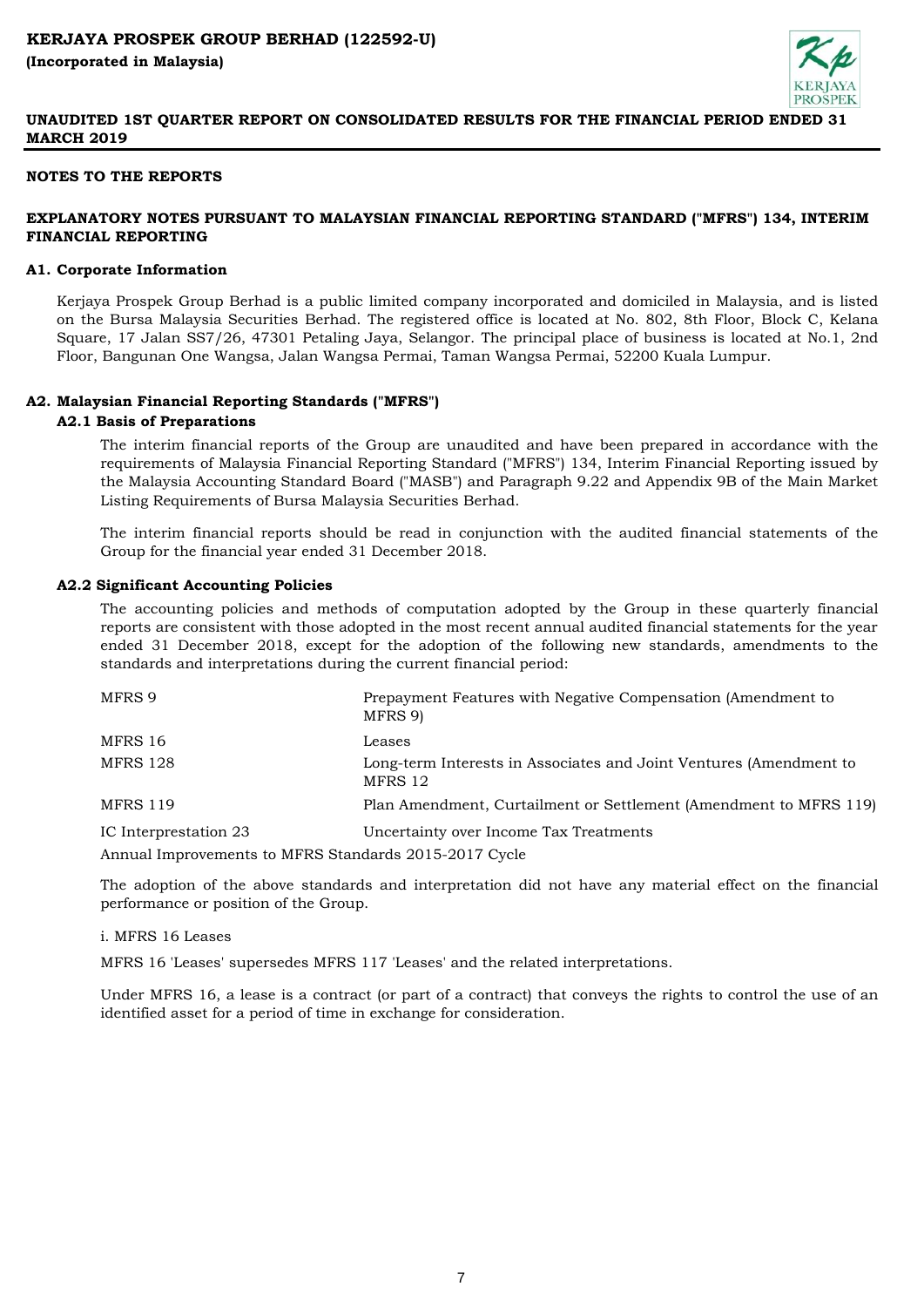

MFRS 16 eliminates the clarification of lease by lease as either finance leases (on balance sheet) or operating leases (off balance sheet). MFRS 16 requires a leasee to recognise a "right-of-use" of the underlying asset and a lease liability reflecting future lease payments for most leases.

For lessors, MFRS 16 retains most of the requirements in MFRS 117. Leasors continue to classify all leases as either operating leases or finance leases and account for them differently.

The Group applied the simplified restropective approach. Under this approach, the Group is not required to restate the comparatives and the MFRS 16 adjustments will be reflected in the opening retained earnings as at 1 January 2019, being the date of initial application ("DIA"). At DIA, the Group recognised and measured the lease liability at the present value of the remaining lease payments, discount at the Group's incremental borrowing rate ar DIA. The Group recognised and measured the right-to-use asset, on a lease-by-lease basis, at an amount equal to the lease liability, adjusted by the amount of any prepaid or accrued lease payments relating to that lease recognised immediately before DIA.

As permitted by the exemptions under the standard, the Group has not applied the principles of MFRS 16 to short term leases (a lease with term of 12 months or less from date of commencement) and lease for which the underlying asset is of low value.

The change in accounting policy affected the following items in the statement of financial position on DIA:

- **-** Property, Plant and Equipment (Right-of-use assets) -increased by RM2.64 million,
- **-** Lease liability increase by RM2.64 million and
- **-** no effect on opening retained earnings.

# **A3. Audit Report**

The audited financial statements for the preceding financial year ended 31 December 2018 were not subject to any qualification.

# **A4. Seasonal or Cyclical Factors**

The principal business operations of the Group are not significantly affected by any seasonal or cyclical factors.

# **A5. Unusual Items**

There were no unusual items in the current quarter under review that affecting the assets, liabilities, equity, net income or cashflow of the Group.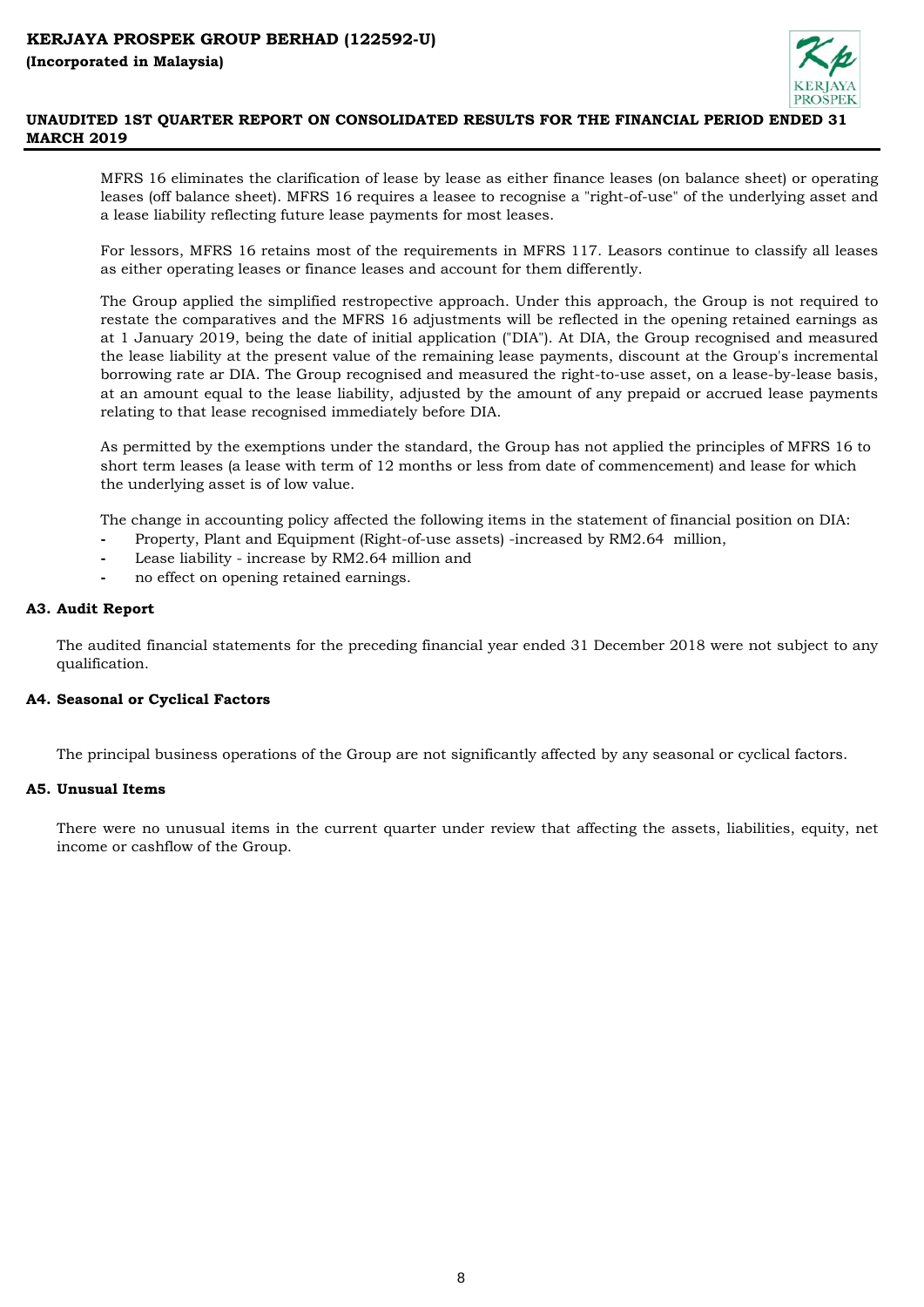

# **A6. Changes in Estimates**

There were no significant changes in estimates that have a material effect to the current quarter under review.

# **A7. Debt and Equity Securities**

During the current quarter, the Company repurchased 348,100 units of its issued ordinary shares from the open market at price of RM1.14 to RM1.24 per share. Total consideration paid was RM0.4 million including transaction costs and this was financed by internal generated funds. The shares repurchased are being held as treasury shares in accordance with the requirement of section 127 of the Companies Act, 2016. As at 31 March 2019, 7,182,800 units ordinary shares have been repurchased for RM8.48 million including transaction costs.

Other than the above, there were no issuance, cancellations, resale and repayment of debt and equity securities for the Group during the current quarter and financial period under review.

# **A8. Dividends Paid**

There were no payment of dividend during the current financial quarter and period-to-date ended 31 March 2019.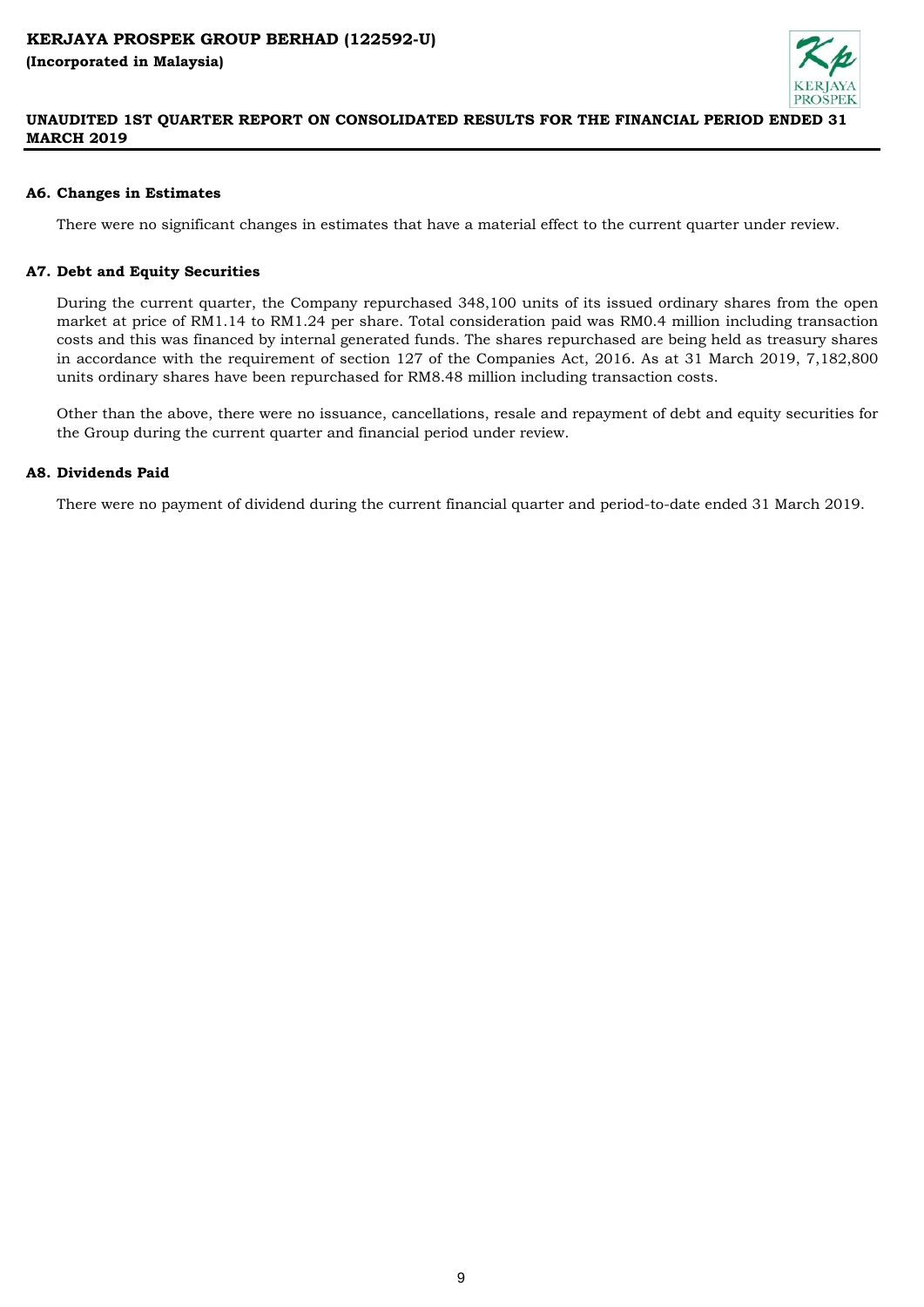# KERJAYA PROSPEK GROUP BERHAD (122592-U) **(Incorporated in Malaysia)**



# **NOTES TO THE FINANCIAL REPORT FOR THE FINANCIAL PERIOD ENDED 31 MARCH 2019**

#### **A9. Segmental Information**

### **FOR THE FINANCIAL PERIOD ENDED 31 MARCH 2019**

|                          | (RM'000) | <b>Construction Manufacturing</b><br>(RM'000) | <b>Property</b><br>Development<br>(RM'000) | Investment<br>(RM'000)   | <b>Others</b><br>(RM'000) | Elimination<br>(RM'000)  | Total<br>(RM'000)        |
|--------------------------|----------|-----------------------------------------------|--------------------------------------------|--------------------------|---------------------------|--------------------------|--------------------------|
| External Revenue         | 247,043  | 47                                            | 17,088                                     | $\overline{\phantom{0}}$ |                           | $\overline{\phantom{a}}$ | 264,178                  |
| Inter Group Revenue      | 30,296   | 3,535                                         | $\overline{\phantom{a}}$                   | $\overline{\phantom{a}}$ | ۰.                        | (33, 831)                | $\overline{\phantom{a}}$ |
|                          | 277,339  | 3,582                                         | 17,088                                     | ۰                        |                           | (33, 831)                | 264,178                  |
| <b>RESULTS</b>           |          |                                               |                                            |                          |                           |                          |                          |
| Segmental Results        | 28,213   | 1,497                                         | 2,071                                      | 1,563                    | (39)                      | 1,817                    | 35,122                   |
| <b>OTHER INFORMATION</b> |          |                                               |                                            |                          |                           |                          |                          |
| Segmental Assets         | 740,596  | 116,112                                       | 119,325                                    | 736,876                  | 44                        | (375, 509)               | 1,337,444                |
| Segmental Liabilities    | 421,693  | 110,420                                       | 71,570                                     | 36,932                   | 4,618                     | (321, 235)               | 323,998                  |

# **FOR THE FINANCIAL PERIOD ENDED 31 MARCH 2018**

|                          |          |                                   | Property                 | (Restated) |                          |             |           |
|--------------------------|----------|-----------------------------------|--------------------------|------------|--------------------------|-------------|-----------|
|                          |          | <b>Construction Manufacturing</b> | Development              | Investment | <b>Others</b>            | Elimination | Total     |
|                          | (RM'000) | (RM'000)                          | (RM'000)                 | (RM'000)   | (RM'000)                 | (RM'000)    | (RM'000)  |
| External Revenue         | 225,254  | 2,500                             | 27,386                   |            |                          | ۰           | 255,140   |
| Inter Group Revenue      | 57,368   | 634                               | $\overline{\phantom{a}}$ | 80,000     | $\overline{\phantom{a}}$ | (138,002)   |           |
|                          | 282,622  | 3,134                             | 27,386                   | 80,000     | ۰                        | (138,002)   | 255,140   |
| <b>RESULTS</b>           |          |                                   |                          |            |                          |             |           |
| Segmental Results        | 32,695   | 728                               | 4,587                    | 80,330     | (150)                    | (85, 842)   | 32,348    |
| <b>OTHER INFORMATION</b> |          |                                   |                          |            |                          |             |           |
| Segmental Assets         | 834,570  | 109,176                           | 76,846                   | 755,476    | 45                       | (477, 674)  | 1,298,439 |
| Segmental Liabilities    | 628,721  | 108,360                           | 46,308                   | 21,197     | 4,555                    | (416, 163)  | 392,978   |

As the business of the Group is engaged entirely in Malaysia, no reporting by geographical location of operation is presented.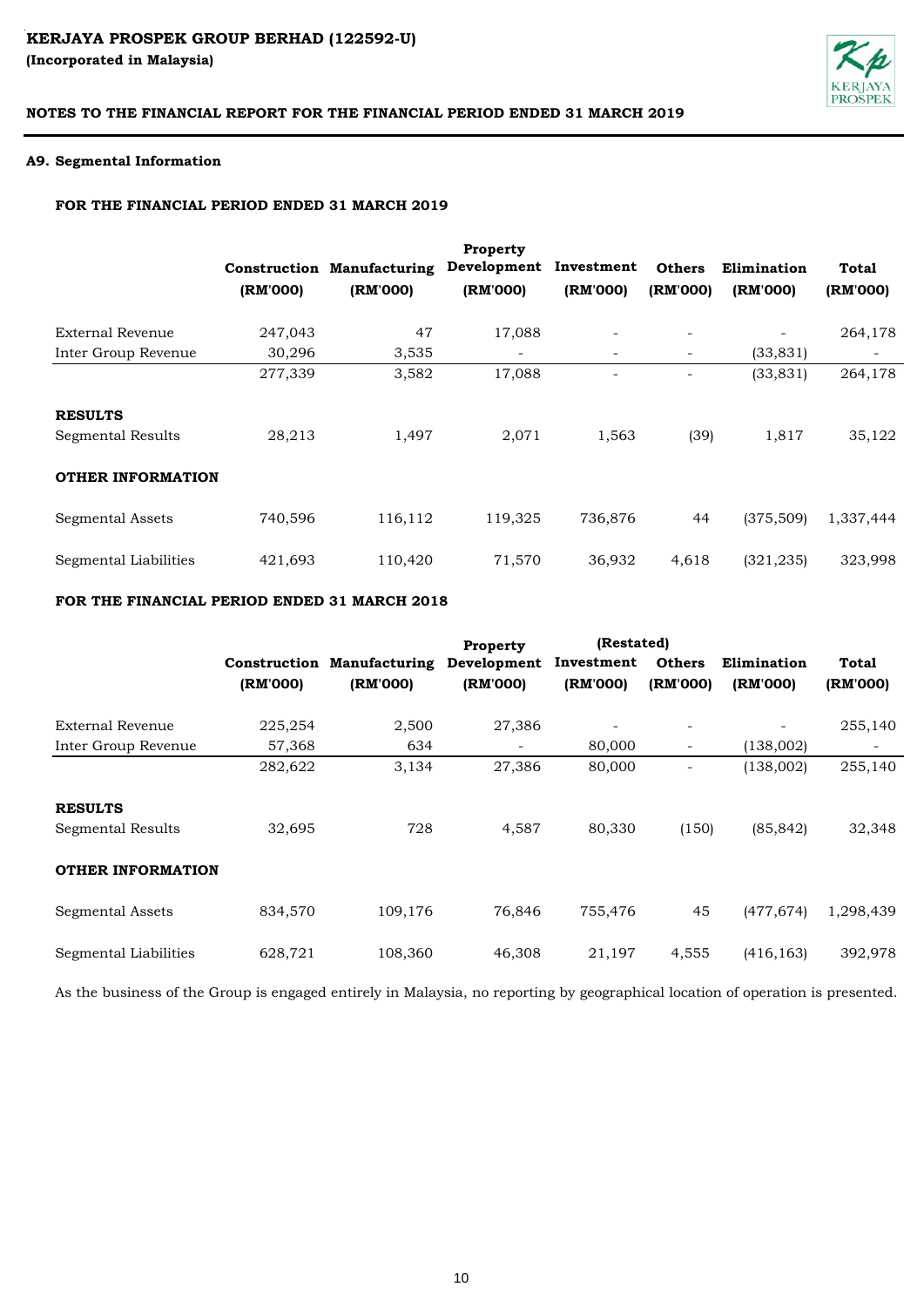

#### **A9. Segmental Information (contd.)**

For management purposes, the Group is organised into business units based on their products and services, and has four (4) reportable operating segments as follow:

(i) Construction - Main building construction works, provision of contract workmanship and other related services.

(ii) Manufacturing - Manufacture, assemble, installation and sale of light fittings, furniture, kitchen cabinetry and related products.

(iii) Property Development - Development of residential and/or commercial properties.

(iv) Investment - Investment holding companies.

(v) Others -Other dormant companies.

#### **Segment performance for the financial period ended 31 March 2019 as compared to corresponding preceding period ended 31 March 2018**

## **(i) Construction**

The construction segment has achieved a total revenue of RM277.34 million in the current financial period representing a decrease of approximately 2% as compared to its corresponding preceding financial period of RM282.62 million. Segmental profit was recorded at RM28.21 million on current financial period compare to corresponding preceding financial period of RM32.70 million. The decrease in revenue was mainly due to progress construction work on-site. The segmental profit was slightly decrease mainly due to slightly increase in cost. The construction segment is expected to continue to deliver positive results and improve the Group's overall turnover and profitability moving forward.

#### **(ii) Manufacturing**

The revenue on manufacturing segment has increased to RM3.58 million in current financial year compared to its corresponding preceding financial year of RM3.13 million. The segmental profit has increased from RM0.7 million to RM1.5 million. Revenue was recognised from the progress work of projects that were secured.

#### **(iii) Property Development**

The property development division continues to recognise its revenues of RM17.09 million and a profit of RM2.07 million for the current financial year on the project with encouraging take up rate and higher development progress being registered for the project.

#### **(iv) Investment**

The Investment division shows a segmental profit of RM1.56 million in the current financial period mainly due to gain on investment in foreign quoted shares. However, it shows a decrease of RM78.44 million compare to corresponding preceding financial period mainly due to no dividend income was declared from its subsidiaries.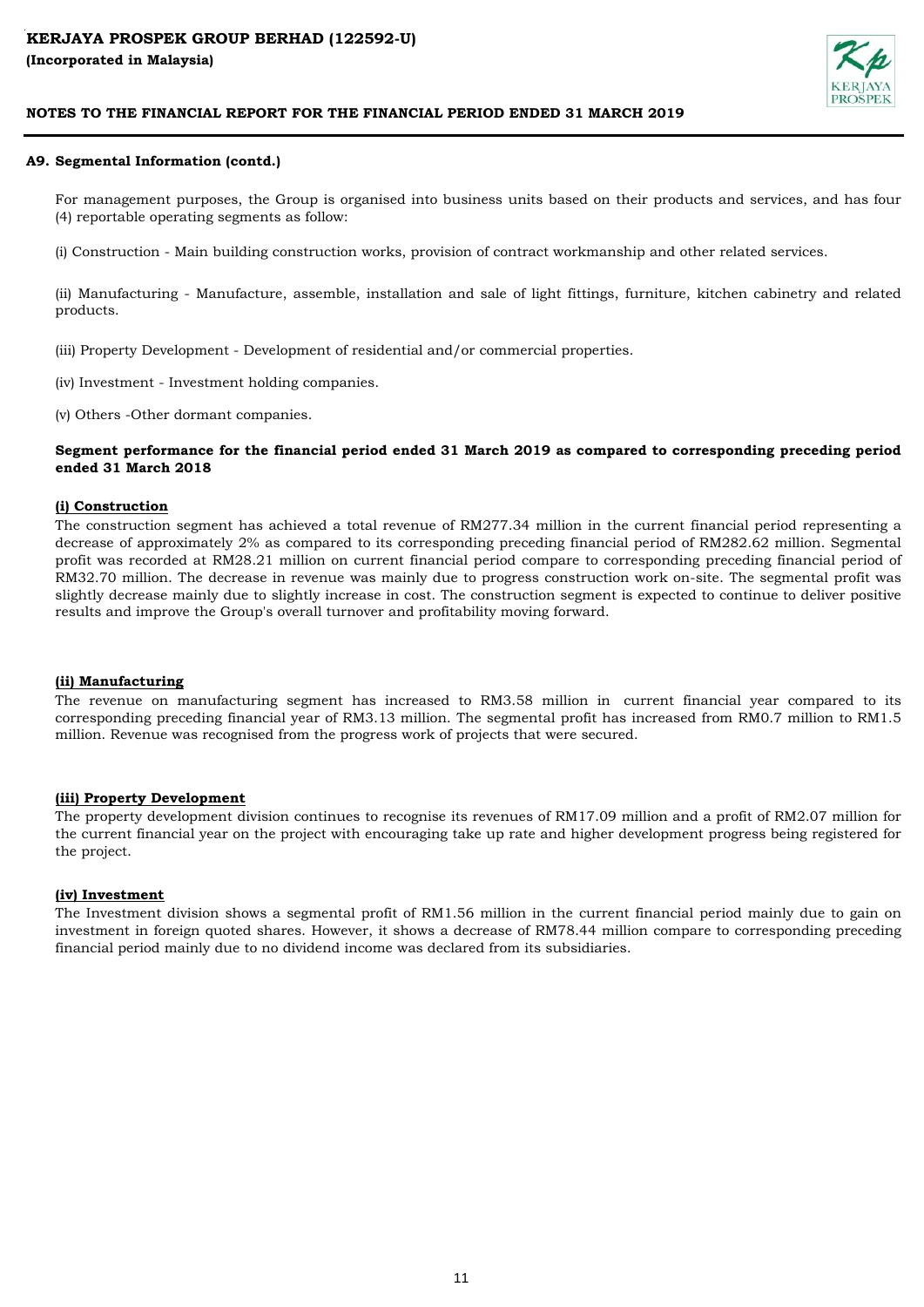

#### **A10. Profit Before Tax**

|                                                      | Individual     | Cumulative     |
|------------------------------------------------------|----------------|----------------|
|                                                      | <b>Ouarter</b> | <b>Ouarter</b> |
|                                                      | 31.03.2019     | 31.03.2019     |
|                                                      | (RM'000)       | (RM'000)       |
| Net fair value gain                                  | (7, 323)       | (7, 323)       |
| Interest income                                      | (1, 382)       | (1, 382)       |
| Amortisation and depreciation of property, plant and |                |                |
| equipment                                            | 9,354          | 9,354          |
| Interest expenses                                    | 78             | 78             |
| Loss on disposal of property, plant and equipment    | 123            | 123            |
| Allowance for ECL (MFRS 9)                           | 1,690          | 1,690          |
|                                                      |                |                |

#### **A11. Subsequent Events**

There were no subsequent events as at 23 May 2019, being the latest practicable date which shall not be ealier than 7 days from the date of issuance of this interim financial report.

#### **A12. Changes in Composition of the Group**

On 11 October 2018, the Group has announced that its wholly owned subsidiary, Bazarbayu Sdn Bhd ("Bazarbayu"), has entered into a Share Sale Agreement ("SSA") to acquire 90,000 ordinary shares in Yakin Land Sdn Bhd ("YLSB") representing 90% equity interest in YLSB. On 10 January 2019, the Group has announced that the completion of the SSA with the payment of the remaining balances of purchase consideration and vendor's advances by Bazarbayu to the vendor. Consequential thereof, Yakin Land Sdn Bhd has became a 90%-owned subsidiary of the Group.

#### **A13. Changes in Contingent Liabilities or Contingent Assets**

| (a) | Contingent Liabilities                                                    | Cumulative<br>Quarter<br>31.03.2019<br>(RM'000) |
|-----|---------------------------------------------------------------------------|-------------------------------------------------|
|     | Corporate guarantee given to banks for facilities granted to subsidiaries | 217,089                                         |
|     | Corporate guarantee given to third parties for the benefit of the Group's |                                                 |
|     | subsidiaries                                                              | 189,386                                         |
|     |                                                                           | 406,475                                         |

#### (b) Contingent Assets

As at the date of this report, there were no contingent assets.

# **A14. Capital Commitments**

As at the date of this report, the Group has no material capital commitments.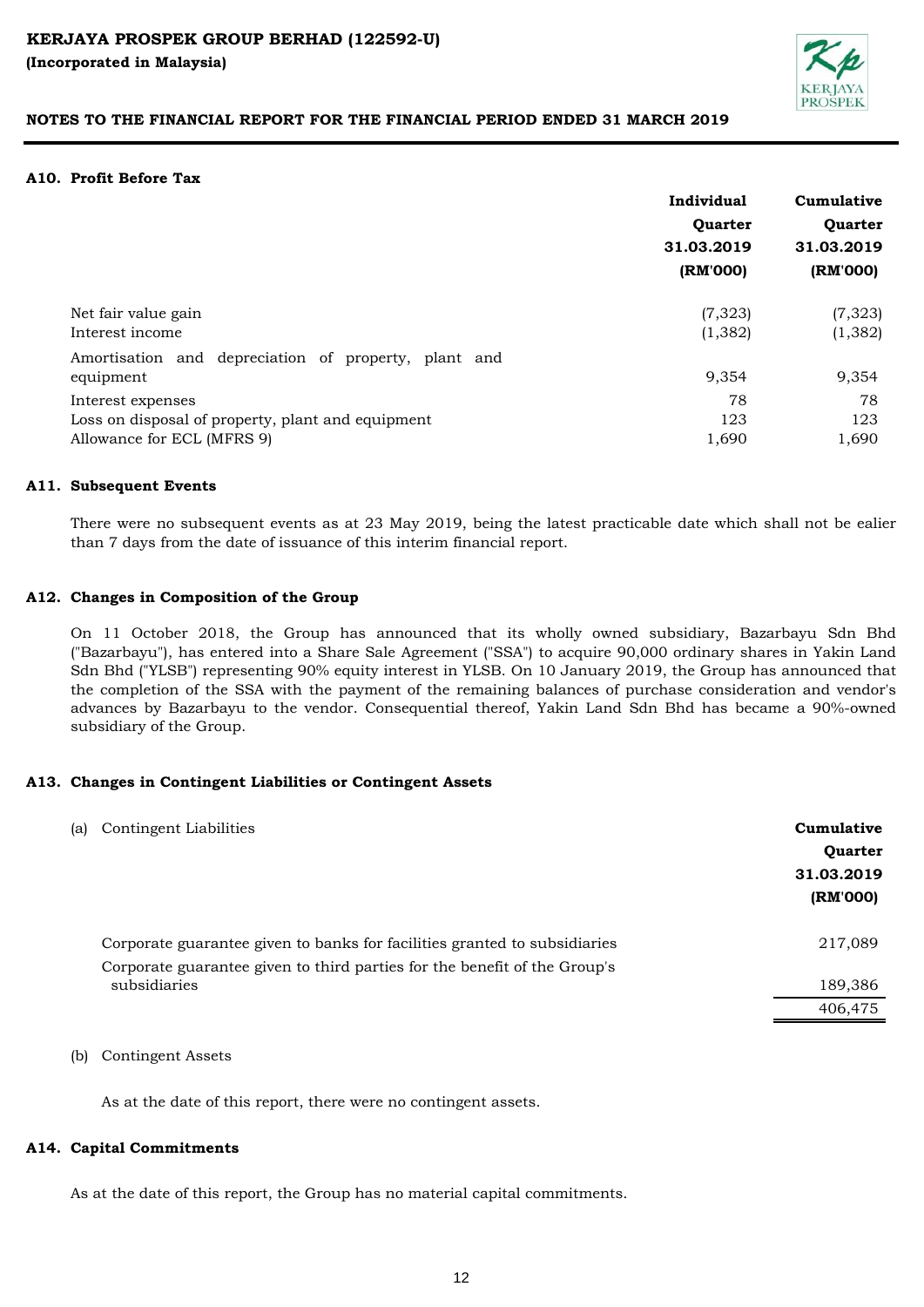

# **ADDITIONAL INFORMATION REQUIRED BY THE LISTING REQUIREMENTS OF BURSA SECURITIES**

#### **B1. Review of Performance**

For the current financial quarter under review, the Group posted a revenue of RM264.18 million as compared to its corresponding preceding year financial quarter of RM255.14 million. The Profit After Tax ("PAT') in the current quarter of RM35.19 million, representing an increase of RM2.72 million from its corresponding preceding year financial quarter of RM32.47 million.

Overall, the increase in revenue was mainly attributed to the construction segment of the Group which currently has a substantial orderbook comprising of projects awarded by premier property developers in Malaysia. There is improvement on the manufacturing segment performance. The property development segment is also contribute positively to the Group's earnings moving forward with the encouraging take up rate in the Group's property development project in Genting Permai.

# **B2. Change in Results of Current Quarter Compared to Preceding Quarter**

|                                              |                      | Immediate            |                |  |
|----------------------------------------------|----------------------|----------------------|----------------|--|
|                                              | Current              | Preceding            |                |  |
|                                              | <b>Ouarter ended</b> | <b>Ouarter ended</b> | <b>Changes</b> |  |
|                                              | 31.03.2019           | 31.12.2018           |                |  |
|                                              | (RM'000)             | (RM'000)             | (%)            |  |
| Revenue                                      | 264,178              | 265,334              | $-0.4\%$       |  |
| Operating Profit                             | 46,055               | 50,437               | $-8.7\%$       |  |
| Profit Before Tax                            | 45,945               | 43,593               | 5.4%           |  |
| Profit After Tax                             | 35,188               | 33,857               | 3.9%           |  |
| Profit Attributable to Owners of the Company | 35,122               | 33,809               | 3.9%           |  |

For the current quarter, the Group recorded a revenue and PBT of RM264.18 million and RM45.95 million respectively as compared to RM265.33 million and RM43.59 million respectively in its immediate preceding quarter due to timing of delivery of works on construction segment which all on going projects were at their planned progression. On the property development segment, the maiden property project; Vista Residences, has also recorded encouranging result with a good take-up rate and progress.

#### **B3. Current Year Prospects**

The Group is pleased that it has delivered growth in both revenue and profit. During the current financial quarter ended 31 March 2019, the Group has secured building contracts worth RM435.0 million. The Group's outstanding order book stands at RM3.1 billion as at financial period ended 31 March 2019. Subsequent to financial period ended 31 March 2019, the Group has also accepted a letter of awards amounting to RM 874 million.

On the Group's maiden project, Vista Residences has also recorded an encouraging take-up rate with its current unbilled sales of approximately RM17 million.

Moving forward, the Group aims to focus on the construction segment to be the main revenue driver of the Group.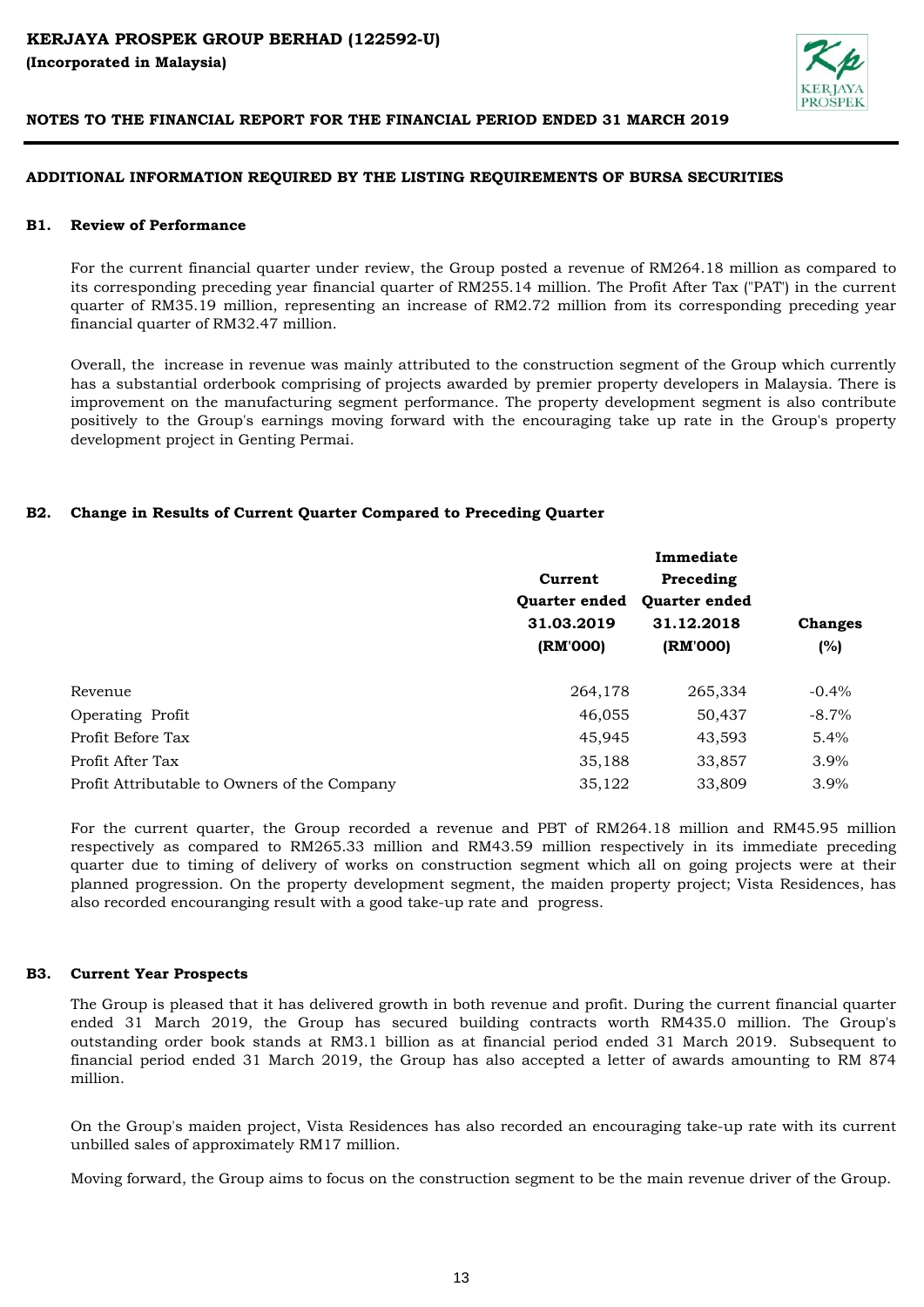

The Group will continue to exercise vigilance and prudence in achieving its objectives of expansion.

Notwithstanding the Group's objective to expand its core business in construction, it will maintain the manufacturing segment as part of its integrated business objective and strategy and complete the existing property development project.

As announced in Budget 2019 on 2 November 2019, Malaysia will be revising downwards the projected GDP growth rate from the previously announced 5.0-5.5% to 4.8% in 2018 and 4.9% in 2019 against the backdrop of an increasing challenging external environment. The market would be challenging but sustainable. Barring any unforeseen circumstances, the Group is cautiously optimistic on its overall businesses moving forward and will continue to sharpen it competitive edge to achieve sustainable growth in the market.

#### **B4. Profit Forecast**

There were no profit forecast prepared or profit guarantee made by the Group.

#### **B5. Taxation**

|                                | Individual<br>Quarter<br>31.03.2019<br>(RM'000) | Cumulative<br>Quarter<br>31.03.2019<br>(RM'000) |
|--------------------------------|-------------------------------------------------|-------------------------------------------------|
| Malaysia income tax            |                                                 |                                                 |
| - current year                 | 10,107                                          | 10,107                                          |
| - under provided in prior year |                                                 |                                                 |
|                                | 10,107                                          | 10,107                                          |
| Deferred tax                   |                                                 |                                                 |
| - current year                 | 650                                             | 650                                             |
|                                | 10,757                                          | 10,757                                          |

Effective tax rates for the current quarter ended 31 March 2019 is lower than statutory tax rate of 24% mainly due to inclusion of certain non-taxable items in the income statement.

#### **B6 Group Borrowings and Debt Securities**

Details of the group borrowings as at 31 March 2019 were as follows:

|                                   | Cumulative |
|-----------------------------------|------------|
|                                   | Quarter    |
|                                   | 31.03.2019 |
|                                   | (RM'000)   |
|                                   |            |
| Short term borrowings - Unsecured |            |

(i) Cashline facilities (denominated in RM) 68,225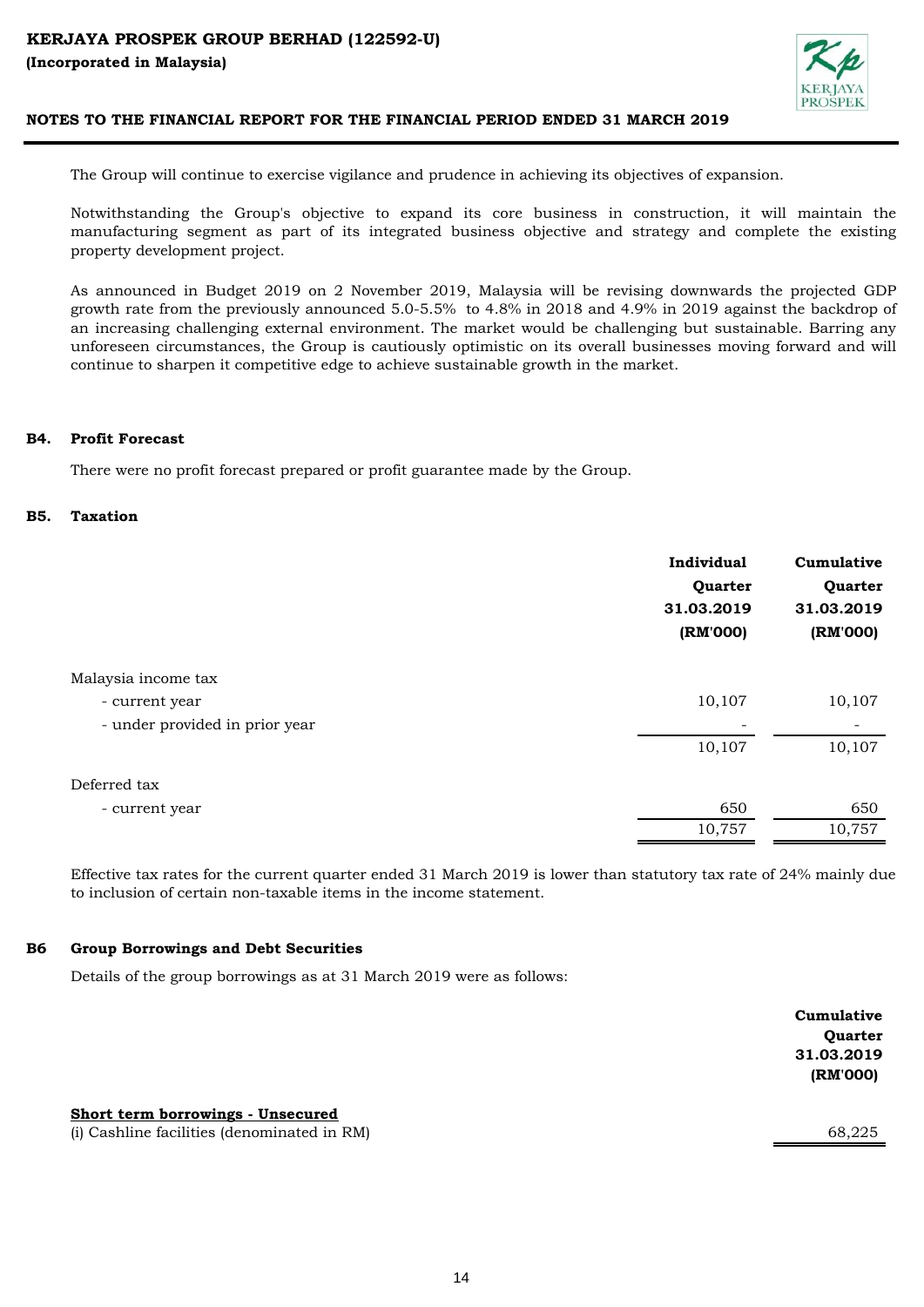

#### **B7. Status of Corporate Proposals**

There were no corporate proposals announced but not completed as at the date of this report.

#### **B8. Changes in Material Litigation**

There were no material litigations for the Group as at the date of this report.

#### **B9. Dividend**

Total dividend for the financial year ending 31 December 2019 and financial year ended 31 December 2018 are summarised as follow:

|                                          | <b>Net Per Share</b>   | <b>Net Per Share</b>                    |  |
|------------------------------------------|------------------------|-----------------------------------------|--|
|                                          | <b>FY2019</b><br>(sen) | <b>FY2018</b><br>$(\operatorname{sen})$ |  |
| Interim Dividend<br>Single-tier dividend | $***$                  | $1.5*$                                  |  |
| Final Dividend<br>Single-tier dividend   | ***                    | $2.0**$                                 |  |

\* The Board of Directors has approved an interim dividend of 1.5 sen per ordinary share (based on the enlarged share capital after completion of the bonus issues of six bonus shares for every five existing ordinary shares on 27 February 2018) in respect of the financial year ending 31 December 2018. The approved interim dividend payable represent approximately 27.6% of profit after tax for financial period ended 30 June 2018.

The total amount of RM18.62 million has been paid on 30 October 2018.

\*\* On 14 April 2019, the Board of Directors proposed the single-tier final dividend of 2.0 sen per ordinary share in respect of the financial year ended 31 December 2018. It is to be tabled at the forthcoming AGM on 30 May 2019 for approval.

The proposed final dividend will brings the Company's total dividend payout for the financial year ended 31 December 2018 to 31.3% of the profit after taxation ("PAT") which is 6.3% above the Company's dividend policy of 25% of PAT.

The entitlement date and payment date will be on 12 June 2019 and 3 July 2019 respectively.

\*\*\* Not applicable for the current quarter under review.